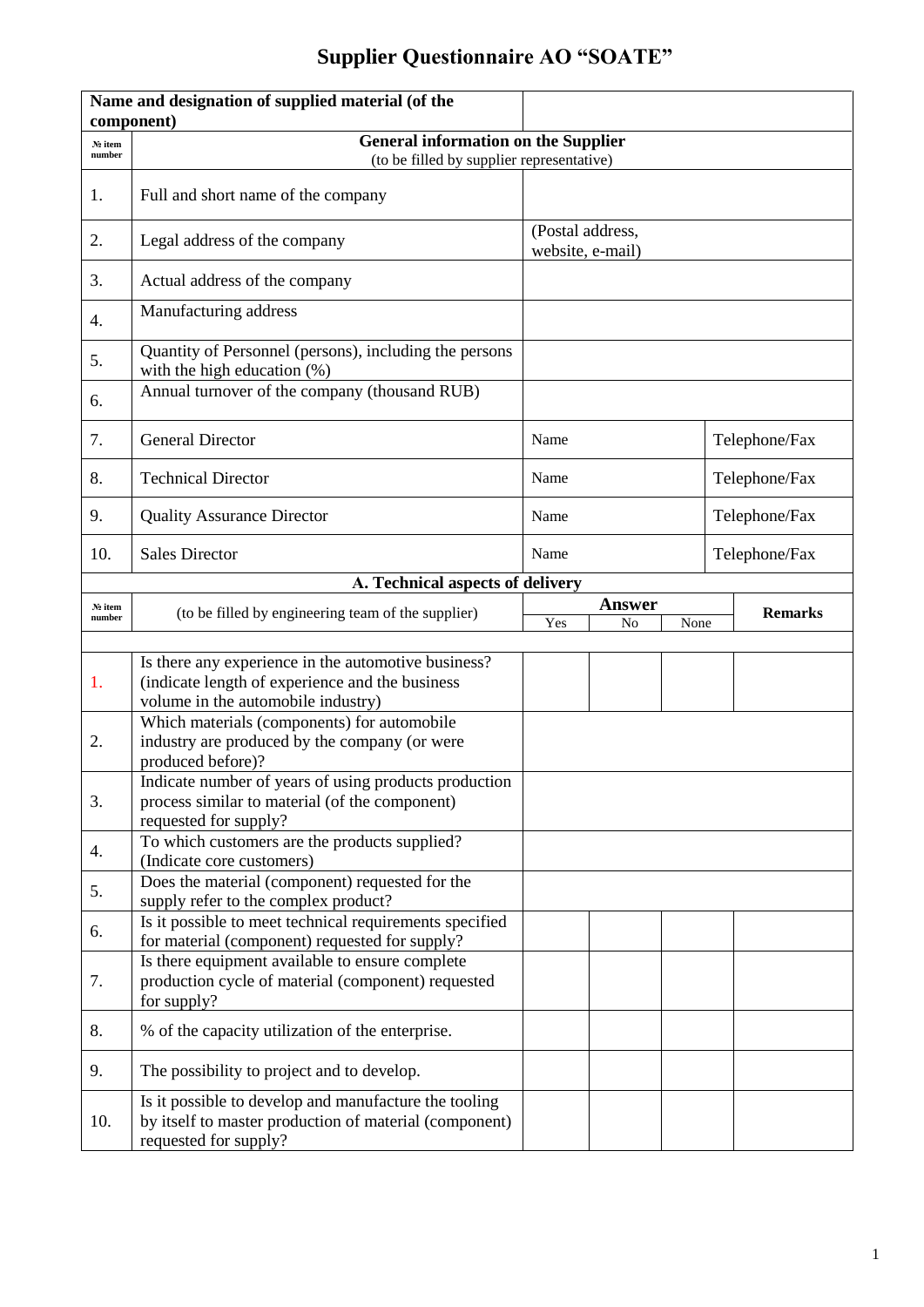| 11.                                   | Which operations of the process should be performed<br>externally (or purchase additional equipment) and is it<br>possible to ensure it in your region?                                                   |     |               |      |                |  |
|---------------------------------------|-----------------------------------------------------------------------------------------------------------------------------------------------------------------------------------------------------------|-----|---------------|------|----------------|--|
| 12.                                   | Is there technically feasibility to increase the delivery<br>volume of material (component) requested for supply<br>at customer request additionally to the Order?<br>(indicate percentage of increasing) |     |               |      |                |  |
| 13.                                   | Indicate main suppliers of raw material (components)<br>for manufacturing of products similar to material<br>(components) requested for supply.                                                           |     |               |      |                |  |
| 14.                                   | Is it required to search for new suppliers of raw<br>material (components) when mastering production of<br>the material (components) requested for supply?                                                |     |               |      |                |  |
| 15.                                   | Are there permission documents (licenses) authorizing<br>performance of special processes (die casting,<br>galvanizing, etc.)?                                                                            |     |               |      |                |  |
| 16.                                   | What technical and economic assistance is needed to<br>master production of material (component) requested<br>for supply?                                                                                 |     |               |      |                |  |
| 17.                                   | Is there own potential to perform the technical<br>developments?                                                                                                                                          |     |               |      |                |  |
| 18.                                   | Indicate available patents or bought licenses for the<br>right to produce the products defining success of<br>supplier on the market.                                                                     |     |               |      |                |  |
| 19.                                   | What progressive processes (equipment) can be used<br>for manufacturing of the material (component)<br>requested for supply?<br>(Indicate which).                                                         |     |               |      |                |  |
| 20.                                   | Is supplier ready to submit the documents ("PPAP<br>documentation") necessary for Customer's approval<br>of material (component) production requested for<br>supply?                                      |     |               |      |                |  |
| 21.                                   | Does the company have the process for the<br>management of changes?                                                                                                                                       |     |               |      |                |  |
| 22.                                   | Indicate the programs applied for the products (parts)<br>development and preparation of the technical<br>documentation.                                                                                  |     |               |      |                |  |
| <b>B. Aspects of Delivery Quality</b> |                                                                                                                                                                                                           |     |               |      |                |  |
| № item<br>number                      | (to be filled by quality assurance team of the supplier)                                                                                                                                                  |     | <b>Answer</b> |      | <b>Remarks</b> |  |
| 1.                                    | Is the Quality Management System of the company<br>(or separate production) certified?                                                                                                                    | Yes | No            | None |                |  |
| 2.                                    | According to which standard is Quality Management<br>System certified?                                                                                                                                    |     |               |      |                |  |
| 3.                                    | Indicate certificate number, date of issue<br>(confirmation) and certification body.                                                                                                                      |     |               |      |                |  |
| 4.                                    | In case the certificate is missing, indicate if the work<br>takes place in regards to improvement of quality<br>management system.<br>Specify the standard of conformance.                                |     |               |      |                |  |
| 5.                                    | Is quality outgoing inspection of supplied products<br>carried out in the company and is quality control<br>carried out during their production?                                                          |     |               |      |                |  |
| 6.                                    | Can the company provide control (measurement)<br>results performed during production of products?                                                                                                         |     |               |      |                |  |
| 7.                                    | Availability of the certified laboratories providing the<br>control and the tests of the products.                                                                                                        |     |               |      |                |  |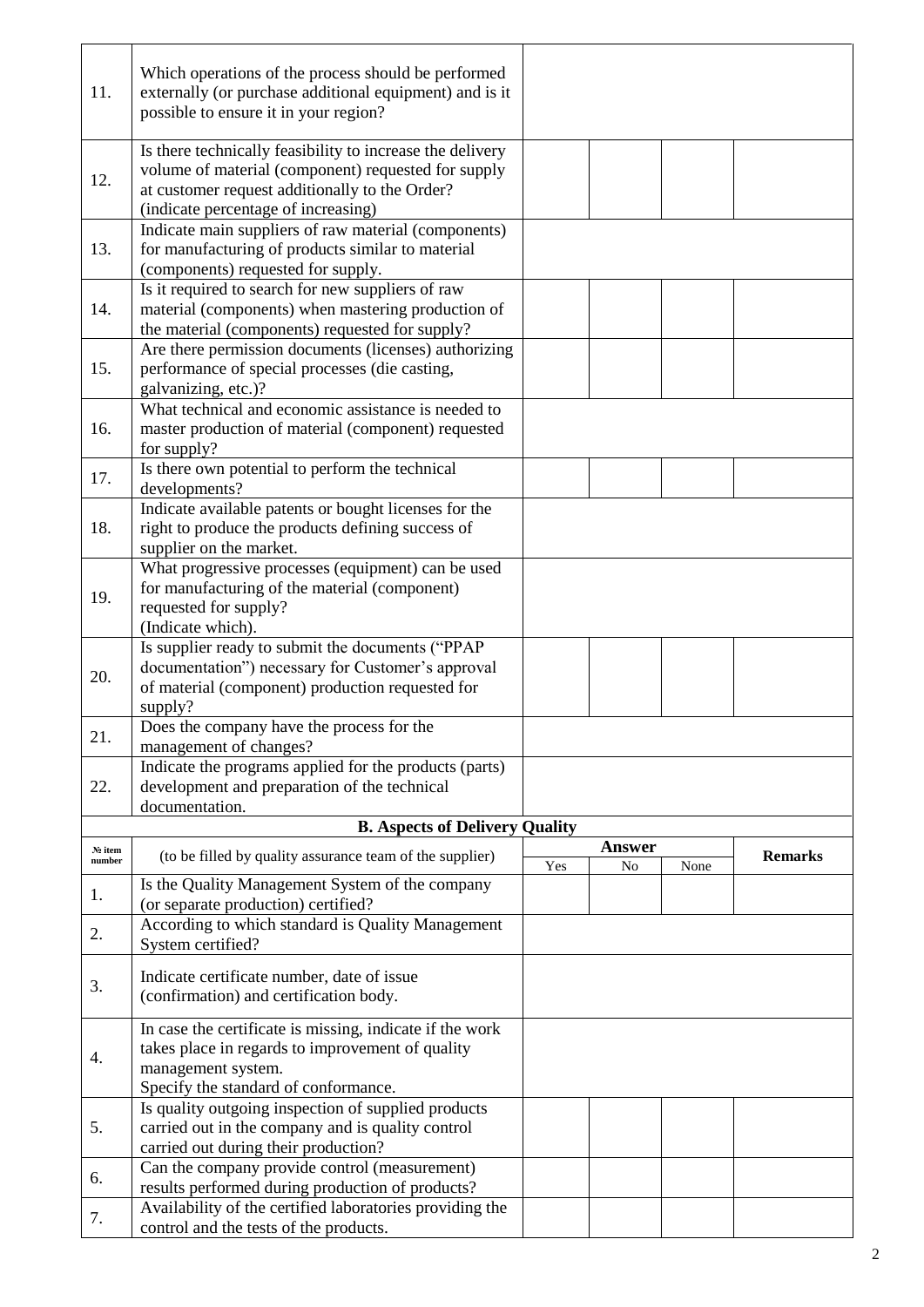| 8.                | Is there any possibility to provide the reports as per<br>the 8D method (incremental solution of quality<br>problems) in case the defected products are detected         |     |                     |      |                |
|-------------------|--------------------------------------------------------------------------------------------------------------------------------------------------------------------------|-----|---------------------|------|----------------|
|                   | by the customer?                                                                                                                                                         |     |                     |      |                |
| 9.                | Is the supplier ready to play host the customer experts<br>to perform the quality management system audit and<br>the process audit for the manufacturing of the supplied |     |                     |      |                |
|                   | material (component)?                                                                                                                                                    |     |                     |      |                |
| 10.               | Can the Supplier provide the samples of the products<br>similar to the material (component) requested for the<br>supply and for the estimation of the manufacturing      |     |                     |      |                |
|                   | quality?<br>Indicate quality level (value of defect rate or ppm) of                                                                                                      |     |                     |      |                |
| 11.               | products similar to material (component) requested for<br>the supply.                                                                                                    |     |                     |      |                |
| 12.               | Is there a traceability system during production from<br>raw material (components) arrival to the warehouse to<br>the transfer of the finished goods the customer?       |     |                     |      |                |
|                   | <b>C. Delivery Aspects</b>                                                                                                                                               |     |                     |      |                |
| No item<br>number | (to be filled by sales team of the supplier)                                                                                                                             |     | <b>Answer</b>       |      | <b>Remarks</b> |
|                   |                                                                                                                                                                          | Yes | N <sub>o</sub>      | None |                |
| 1.                | Is the supplier ready to compensate additional<br>expenses related to non-conforming products in the<br>shipment?                                                        |     |                     |      |                |
| 2.                | What sources of the working capital renewal are used<br>by the supplier?                                                                                                 |     |                     |      |                |
| 3.                | Is the supplier ready for the payment terms within 30<br>days after products delivery to the customer?                                                                   |     |                     |      |                |
| 4.                | Specify acceptable payment time limit for the<br>products supplied.                                                                                                      |     |                     |      |                |
| 5.                | Is there a perspective development plan of the<br>company for 3-5-years' time period?                                                                                    |     |                     |      |                |
| 6.                | Is the supplier ready to perform the long-term<br>deliveries of products?                                                                                                |     |                     |      |                |
| 7.                | Is there a program of in-house expenses reduction for<br>the purpose of annual price reduction for the products<br>supplied? If yes, specify the percentage.             |     |                     |      |                |
|                   | <b>D. Logistics Aspects</b>                                                                                                                                              |     |                     |      |                |
| No item<br>number | (to be filled by purchase team of the supplier)                                                                                                                          | Yes | <b>Answer</b><br>No | None | <b>Remarks</b> |
| 1.                | Are there warehouses of the supplier near the<br>Customer (in Russia)?                                                                                                   |     |                     |      |                |
|                   | Specify their location.<br>Is there any possibility to ensure the in time products                                                                                       |     |                     |      |                |
| 2.                | delivery in case of emergencies occurring during the<br>delivery?                                                                                                        |     |                     |      |                |
| 3.                | Is there, at the company, the action plan in case of the<br>emergency situations?                                                                                        |     |                     |      |                |
| 4.                | Specify the acceptable time limit for the order<br>acceptance in case the delivery volume and the date<br>are changed.                                                   |     |                     |      |                |
| 5.                | Is there any possibility of urgent shipment of the new<br>batch of material or component (in case the<br>component delivered before is deemed to be                      |     |                     |      |                |